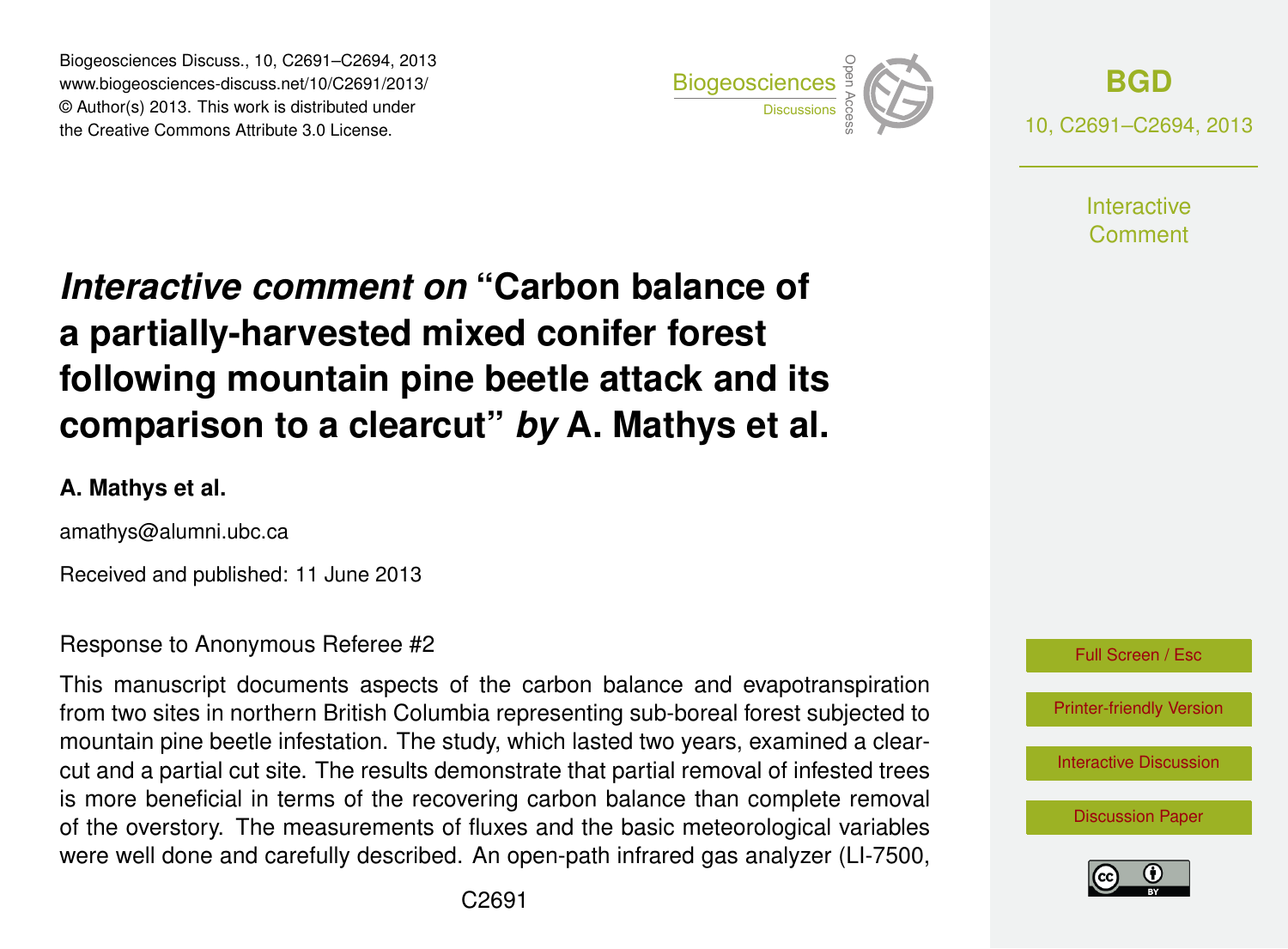LI-COR) was used for carbon dioxide and vapour fluxes. The authors note that this instrument has proven problematic for winter measurements because of a possible self-heating error. They did not attempt any sort of correction. Rather they decided to reject all wintertime flux values when the net ecosystem exchange was <0 and the wind speed was <4 metres per second. The descriptions of methods are adequate with a couple of exceptions. There is a rather vague commentary about instrument calibration being performed in the lab prior to field deployment. Very scant or no further explanation is given and so correcting for calibration changes is implied rather than clearly demonstrated. Secondly, there is insufficient reason given for measuring precipitation at a height of 5 m in a canopy opening. I suspect that this height was chosen to allow for sufficient field of view above the gauge, but this is not explained.

Author response: We thank the referee for the constructive feedback. We have carefully addressed and responded to each of the comments below. We have adopted the suggested changes in the text to clarify our procedure of calibrating the infrared gas analyzer (IRGA). When the IRGA was replaced in 2011 its performance was checked upon return to the laboratory. The calibration was found to have changed very little and thus no corrections were applied to the dataset. We acknowledge the comment regarding the measurement height for precipitation and have provided an explanation in the text as suggested.

The authors correctly point out that increasing air temperature is a primary reason why the mountain pine beetle has been an increasingly serious problem in the pine forests in northern British Columbia. Where this is discussed (page 4930, lines 4 to 6) they note an increase in air temperature from 1895 to 1995 as the leading cause. However, it is the increase in winter air temperature in particular that is critical. It would be more useful to include winter temperature increases in the argument.

Author response: We agree that winter temperatures are particularly important in explaining the mountain pine beetle expansion in BC and have made changes to the text accordingly.

### **[BGD](http://www.biogeosciences-discuss.net)**

10, C2691–C2694, 2013

Interactive Comment



[Printer-friendly Version](http://www.biogeosciences-discuss.net/10/C2691/2013/bgd-10-C2691-2013-print.pdf)

[Interactive Discussion](http://www.biogeosciences-discuss.net/10/4927/2013/bgd-10-4927-2013-discussion.html)

[Discussion Paper](http://www.biogeosciences-discuss.net/10/4927/2013/bgd-10-4927-2013.pdf)

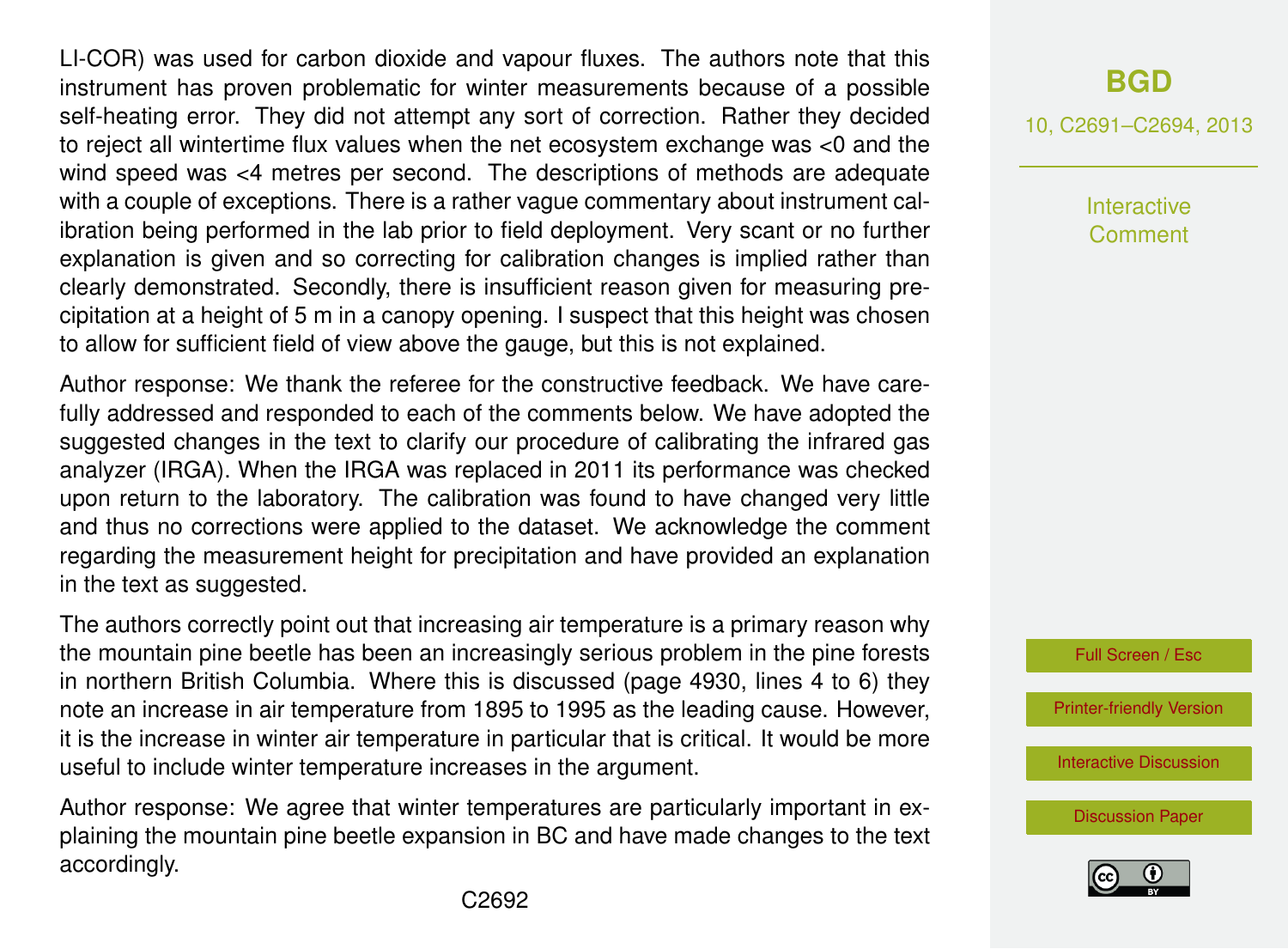The seasonal carbon and evapotranspiration characteristics of the two sites over the two years of measurement are exhaustively described with abundant numerical values of fluxes and good graphical displays. I found only one suspect description: NEP for the clear-cut site (MPB-09C) in June 2010 is given as -20 g C per square meter per month (page 4943, line 2), but the value is more like -15 (see Figure 10).

Author response: We thank the referee for pointing out this error and have changed the value in the text to -15 g C m-2.

Table 1 documents the characteristics of the partial harvest site. It is unclear what the stated standard deviation of stand age means. It is more likely to be simply an estimate of the error in the estimate. Also there is no standard deviation in the thickness of the LFH horizon. Does this mean there was only one sample taken? It would be useful to know the number of samples for determination of mineral soil carbon and fine mineral soil bulk density.

Author response: The standard deviation associated with the stand age was calculated from the ages determined from 52 tree samples. Thus it represents the variation of tree age in the stand and is not an error estimate. We have added a foot note in Table 1 to clarify this. We have added both the number of samples and standard deviation of the LFH thickness to Table 1. As described in the Methods, the soil characteristics were determined from three National Forest Inventory ground plots established at the site.

It is not clear to me why the site map (Figure 1) designates different patches with different trail spacing. So far as I can tell the different trail spacing played no role in the argument.

Author response: Figure 1 was included to show how the partial harvesting was carried out at the study site and the location of the flux tower. While the variation in trail spacing may not have played a crucial role in this study, it provides an insight into how this harvesting method is undertaken in British Columbia. In the area within the footprint of the tower the spacing of the trails were operator selected to ensure that a 10, C2691–C2694, 2013

**Interactive Comment** 



[Printer-friendly Version](http://www.biogeosciences-discuss.net/10/C2691/2013/bgd-10-C2691-2013-print.pdf)

[Interactive Discussion](http://www.biogeosciences-discuss.net/10/4927/2013/bgd-10-4927-2013-discussion.html)

[Discussion Paper](http://www.biogeosciences-discuss.net/10/4927/2013/bgd-10-4927-2013.pdf)